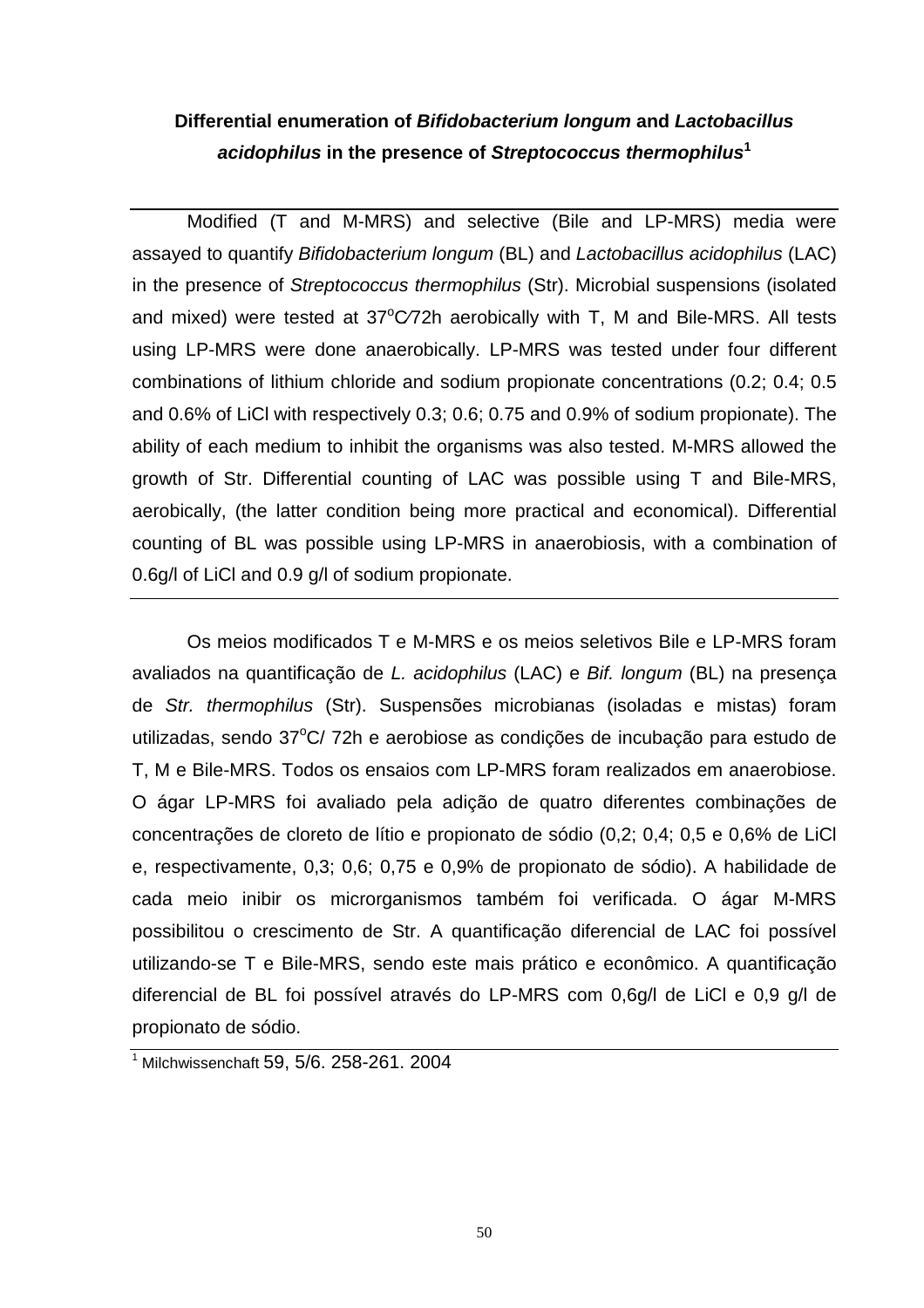#### **1. INTRODUCTION**

The consumption of probiotics of the genera Lactobacillus and Bifidobacterium has been linked to health improvement and relief/prevention of disorders, including, among others, acute episodes of diarrhoea (bacterial or viral infection); immune enhancing; prevention of radiotherapy-related diarrhoea; alleviation of Chrohn's diseases and inhibition of superficial bladder cancer (28, 16, 15, 8, 10). According to GOMES and MALCATA (8), probiotics are defined as viable microorganisms (lactic and other bacteria and yeasts ingested as dried cells or in a fermented product), exhibiting a beneficial effect on the health of the host (upon ingestion) by improving the properties of its indigenous microflora.

Bifidobacteria were first isolated from the faeces of breast-fed infants and described in 1899-1900 by TISSIER. Before the current designation, bifidobacteria received other names, like Bacillus bifidus and Lactobacillus bifidus. This microbial group is gram-positive, catalase-negative, anaerobic and non-motile, presenting a rod shape and producing no gas (8, 28, 3).

L. acidophilus (LAC) was first named Bacillus acidophilus by MORO, in 1990, who isolated it from the faeces of breast-fed infants. Some characteristics of these microorganisms are: aerotolerant or anaerobic, strictly fermentative, gram-positive, non-flagellated rods or coccobacilli (8, 3).

Fermented milks containing bifidobacteria and/or LAC are produced using either single strains of these organisms alone or in combination with other lactic acid bacteria, mainly Streptococcus and Lactobacillus. Many articles have reported these kinds of fermented milk or yoghurt (19, 28, 8, 4, 5, 23, 27, 12).

Since the efficacy of added probiotic bacteria is dependent on the dose level, the viability must be maintained throughout the intended product shelf life. To monitor the maintenance of concentrations of viable probiotics, simple and inexpensive methods are desirable for use in quality assurance laboratories (10). These methods must determine the counts of Bifidobacterium, LAC and yoghurt bacteria (e.g. Str. thermophilus) and differentiate them. Additionally, fermented milk products must obey the legal standards, which establish minimal viable cell counts per gram or ml, of  $10<sup>6</sup>$ (2).

51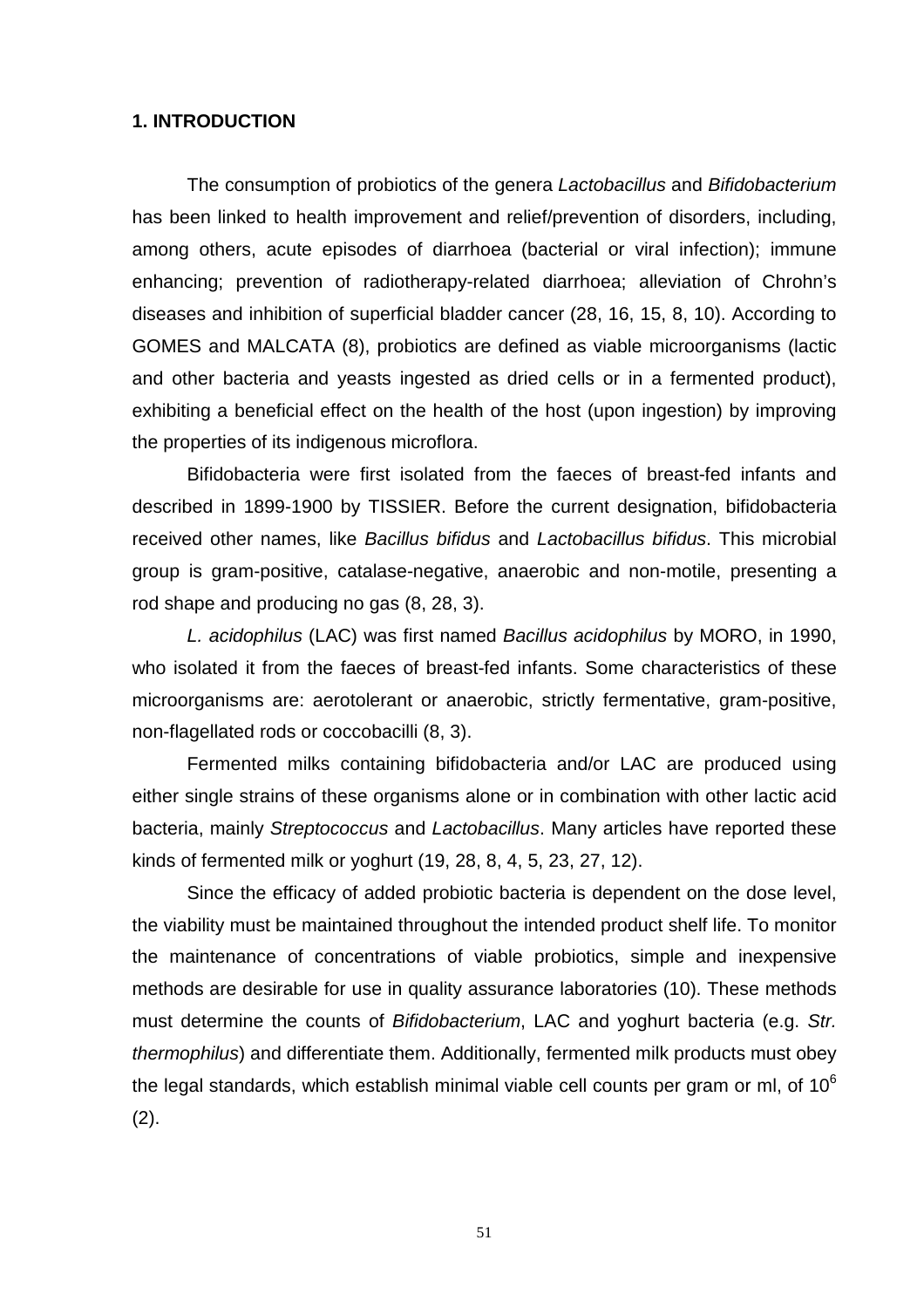Many media for the differential enumeration of Bifidobacterium are cited in the literature (24, 28, 14, 21, 29, 4, 20, 7, 27, 3, 13). Media for the differential enumeration of LAC have been reported by many authors (29, 4, 7, 3, 13).

Some selective media for the enumeration of bifidobacteria in the presence of lactic bacteria are formulated using many ingredients and/or their inhibitory agents must be filter-sterilized, being time-consuming to prepare (18, 29, 1, 17). However, LiCl and sodium propionate (14) can be added directly to the medium base before sterilization.

Previous experiments by the authors of this paper (31) detected the growth of Str on LP-MRS, as suggested by VINDEROLA and REINHEMER (29) for the differential enumeration of Bifidobacterium in the presence of yoghurt bacteria.

The aim of this research was to select methodology for the selective enumeration of LAC in the presence of Str and BL and for the selective enumeration of BL in the presence of Str and LAC, using a model system of peptone water suspensions of these microorganisms.

#### **2. MATERIAL AND METHODS:**

**2.1. Material:** Maltose and yeast extract (Merck, Ge); Meat extract, bacto peptone, bacto bile, tri-ammonium citrate, tween 80 and agar (Difco, USA); Sodium propionate, KH<sub>2</sub>PO4; Magnesium sulphate 7xH<sub>2</sub>O, trehalose; (SIGMA, USA); Lithium chloride, manganese sulphate  $4xH<sub>2</sub>O$  and sodium acetate  $3xH<sub>2</sub>O$  (Synth, Brasil); Anaerobac (Probac, Brasil); MRS agar (Oxoid, En). Freeze dried cultures of Str. thermophilus, L. acidophilus and Bif. longum, codified respectively as TA559, LAC4 and BL (Ezal®, Texel - Rhodia Food), supplied by Rhodia Food, were used.

**2.2. Media:** Maltose-MRS agar (M-MRS) was prepared according to HULL and ROBERTS (9); Bile-MRS agar according to IDF (1995) as reported by VINDEROLA and REINHEIMER (29); Trehalose MRS agar (T-MRS) according to VINDEROLA and REINHEIMER (29) and Lithium chloride - sodium propionate agar (LP-MRS) according to LAPIERRE et al. (14), with the basal medium suggested by VINDEROLA and REINHEIMER (29).

52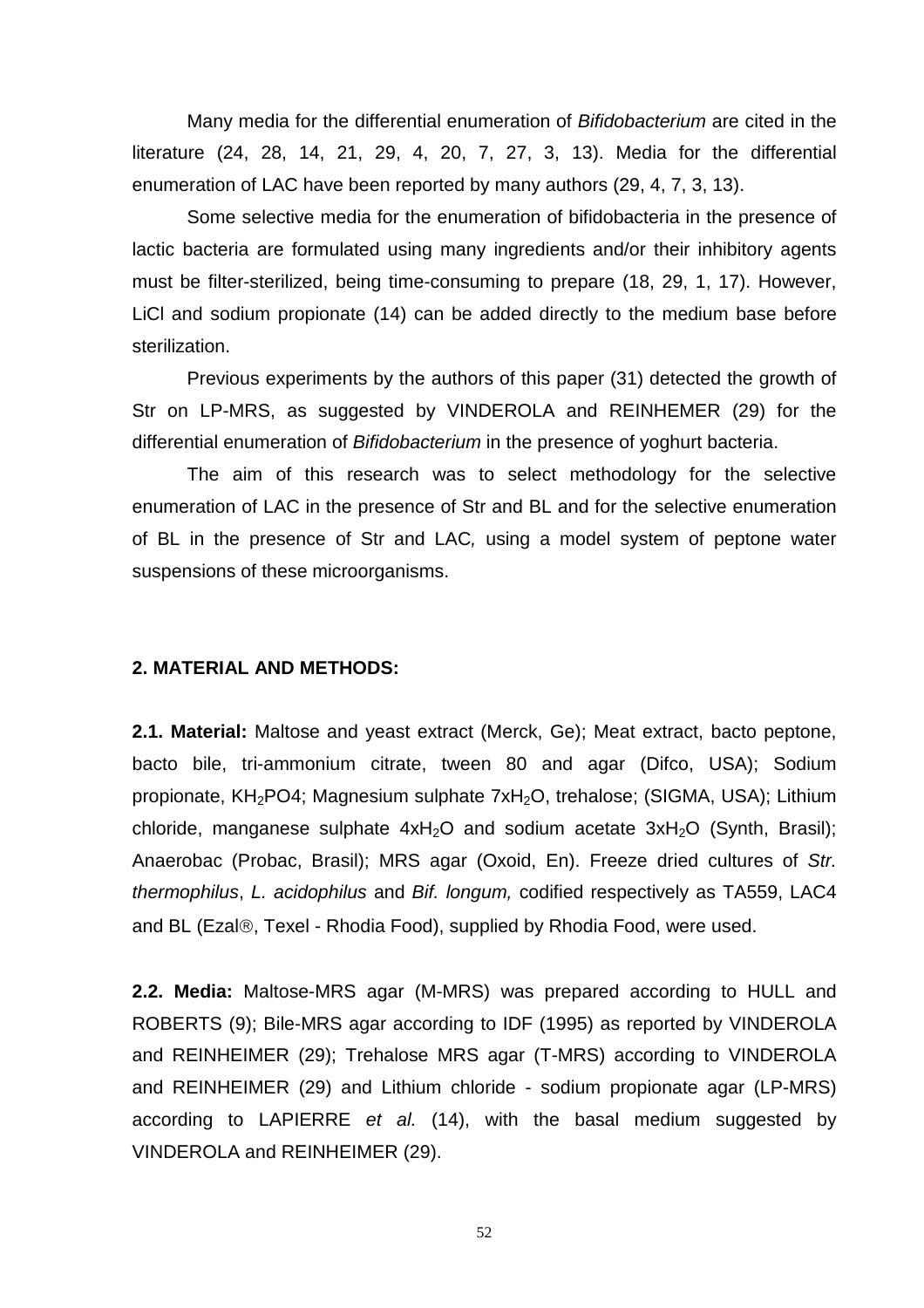# **2.3. Experimental procedures**

**2.3.1. Microbial suspensions:** Isolated suspensions of Str (ISST), LAC (ISLA) and BL (ISBL) were prepared with 1 unit of each freeze dried culture  $(10^{10}$  to  $10^{11}$ cell/unit) rehydrated in 9 ml 0.1% peptone water. The mixed suspension (MIX 3), was obtained by mixing equal volumes of ISST, ISLA and ISBL.

# **2.3.2. Testing M-MRS, T-MRS and Bile-MRS agars**

Modified media: T-MRS (30) and M-MRS agar (4, 5, 9, 22); and selective media: Bile-MRS agar (29, 13) were assayed to quantify LAC in the presence of Str and BL at 37°C/72h aerobically.

## **2.3.3. Testing LP-MRS agar at different concentrations of the inhibitory agents**

LiCl - sodium propionate agar (LP-MRS) (29) was assayed to quantify BL in the presence of Str and LAC at 37°C/72h anaerobically. Anaerobiosis was generated by the PROBAC $@$  system. Concentrations of: 0.2; 0.4; 0.5 and 0.6% of LiCl and 0.3; 0.6; 0.75 and 0.9% of sodium propionate for LP-MRS, were tested.

## **2.3.4. Enumeration:**

The suspensions described (ISSL, ISLA, ISBL and MIX3) were serial decimal diluted in 0.1% sterile peptone water and pour plated with the media cited.

## **2.4. Statistical analyses:**

The data from the experiments with M, T and Bile-MRS agar (Table 1) were analyzed by the General Linear Model procedures of the Statistical Analysis System (SAS 8.02 TS level 02M0). A p value < 0.05 was considered to be significant.

## **3. RESULTS AND DISCUSSION**

Viable cell counts in M-MRS, T-MRS and Bile-MRS agar under aerobiosis for Str, LAC, BL, isolated and in MIX3, are presented in Table 1.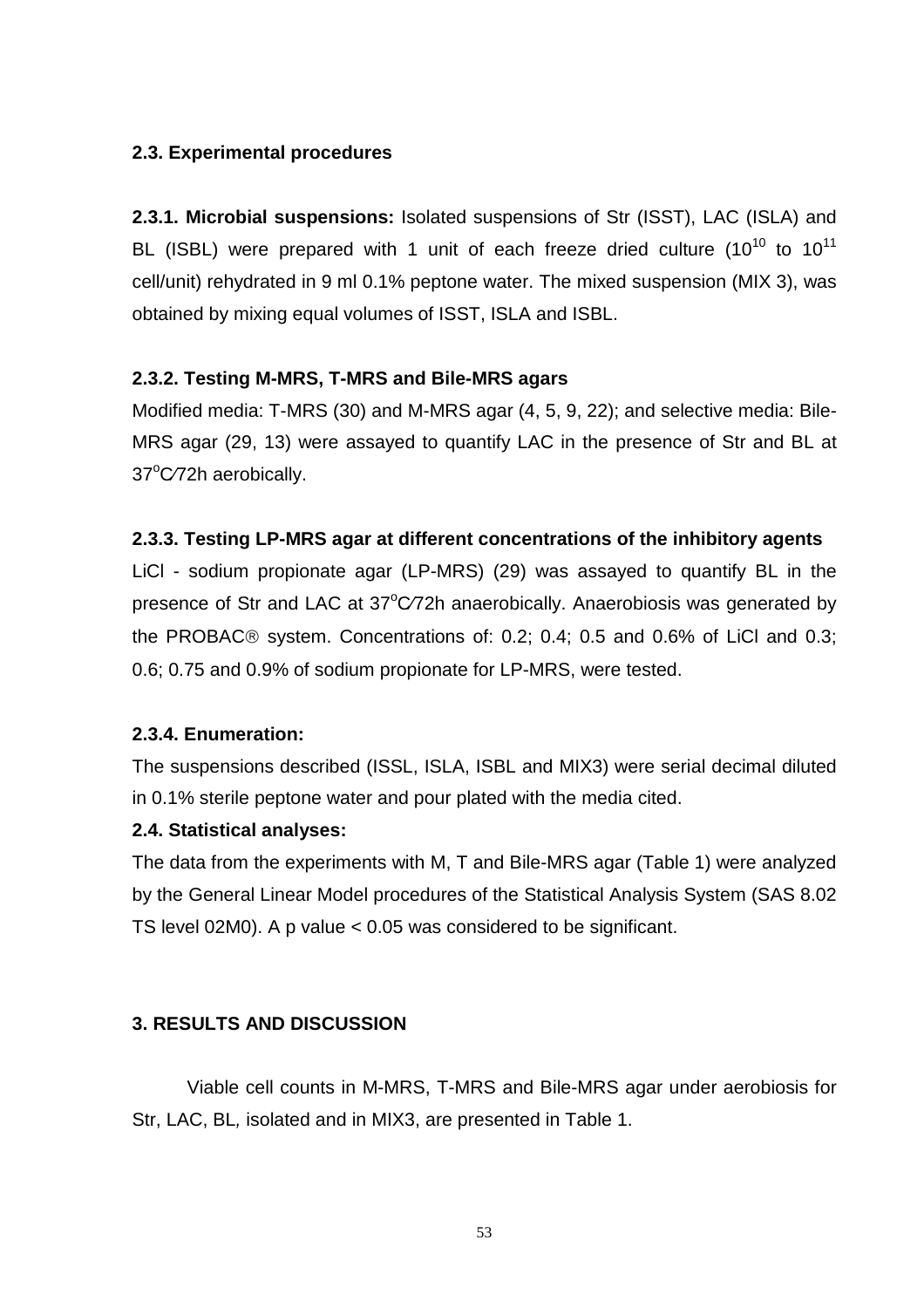| Table 1. Viable cell counts" in M-MRS, T-MRS and Bile-MRS agars of Str.<br>thermophilus, L. acidophilus and Bif. longum, isolated and mixed, incubated at<br>$37^{\circ}$ C |                           |              |                     |  |  |  |  |  |
|-----------------------------------------------------------------------------------------------------------------------------------------------------------------------------|---------------------------|--------------|---------------------|--|--|--|--|--|
|                                                                                                                                                                             | Culture media             |              |                     |  |  |  |  |  |
|                                                                                                                                                                             | M-MRS                     | <b>T-MRS</b> | <b>Bile-MRS</b>     |  |  |  |  |  |
| Microorganisms<br>ISST <sup>b</sup>                                                                                                                                         | 6.3 $x10^6$               | $---a$       | ___ <sup>a</sup>    |  |  |  |  |  |
| ISLA <sup>b</sup>                                                                                                                                                           | 4.9x10 <sup>9</sup>       | 5.5 $x10^9$  | $7.5 \times 10^{9}$ |  |  |  |  |  |
| ISBL <sup>b</sup>                                                                                                                                                           | $\overline{\phantom{a}1}$ | $---e$       | $---e$              |  |  |  |  |  |
| Mix $3c$                                                                                                                                                                    | 2.2x10 <sup>9</sup>       | $3.5x10^8$   | $1.7x10^8$          |  |  |  |  |  |
| a. results are means of 3 replicates                                                                                                                                        |                           |              |                     |  |  |  |  |  |

**Table 1. Viable cell counts<sup>a</sup> in M-MRS, T-MRS and Bile-MRS agars of Str.** 

b. ISST, ISLA and ISBL mean Isolated suspensions of Str. thermophilus, L. acidophilus and Bif. longum c. suspension obtained by mixing equal volumes of Str. thermophilus, L. acidophilus and Bif. longum suspensions

d. no colonies found

e. no colonies found because BL is anaerobic

From the counts presented in Table 1, it was observed that Str grew in M-MRS agar. The LAC counts obtained in M-MRS did not differ significantly from the counts of this microorganism in T-MRS and Bile-MRS agar, the counts of MIX3 in M-MRS being higher then in the other two media, probably due to the growth of Str in the M-MRS medium.

The counts of LAC from ISLA were higher than those from MIX3 when using T-MRS and Bile-MRS. This could be explained by the inhibitory effect of Str against LAC. SHAH et al. (28) reported an inhibitory effect of Str bacteriocin against Bifidobacterium. Other authors (5, 6, 11) also reported inhibitory effects of probiotic bacteria against yoghurt bacteria. VINDEROLA et al (30) reported the inhibitory effect of lactic and probiotic bacteria against LAC.

M-MRS was suggested by RYBKA and KAILASAPATHY (22) for the selective enumeration of LAC. DAVE and SHAH (4, 5, 6) suggested M-MRS agar for the enumeration of probiotics (LAC and bifidobacteria) in the presence of yoghurt bacteria. LANKAPUTHRA et al. (13) reported that Streptococcus from different sources, did not grow on M-MRS agar. The Chr.Hansen's Laboratorium indicates M-MRS as the medium of choice for differential enumeration of Lactobacillus (3). However, in our experiments, Str grew (Table 1), interfering in the selective counts of  $LAC$ .

Bile and T-MRS showed good results for selective LAC enumerations, but Bile-MRS is less expensive and time-consuming then T-MRS.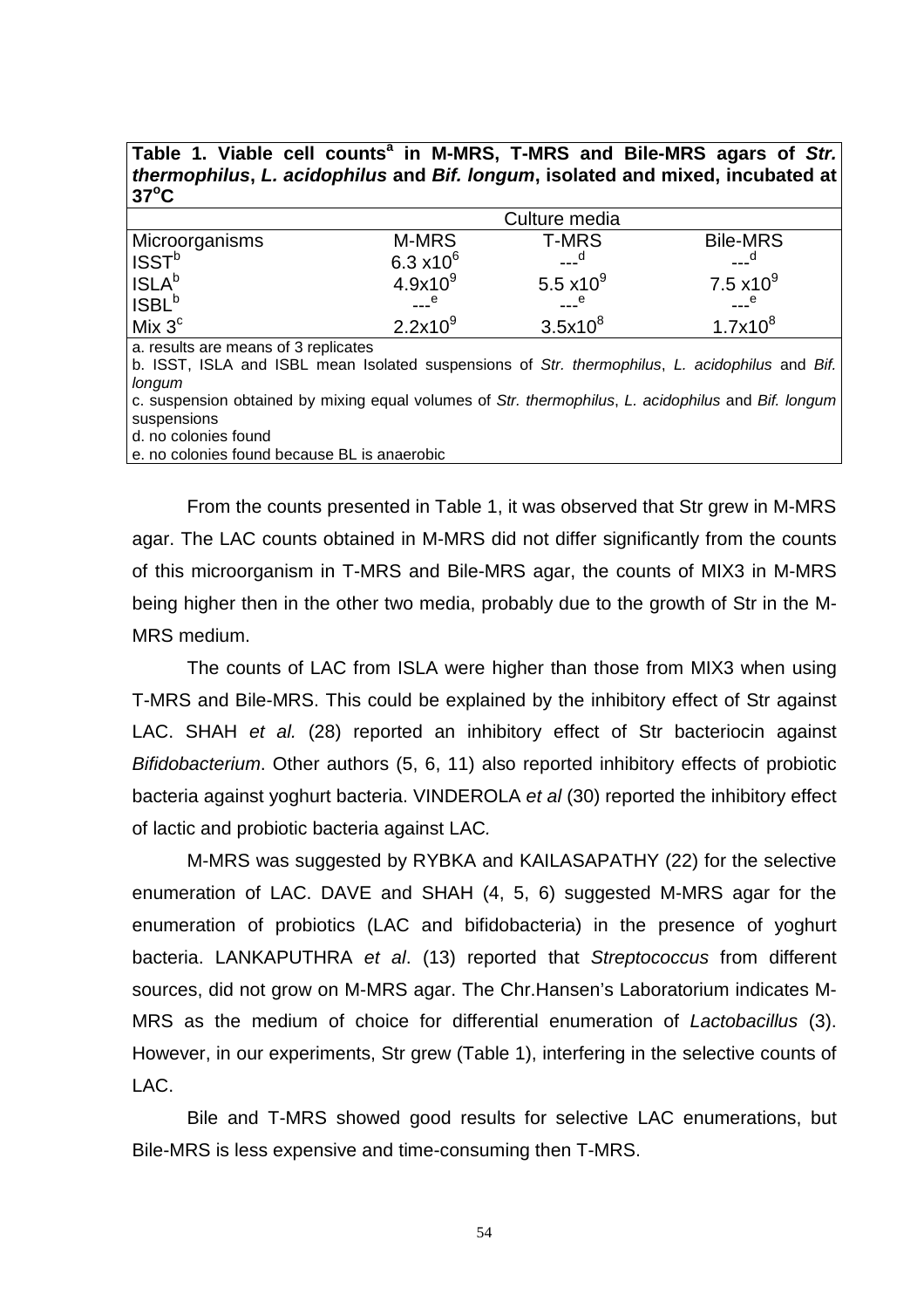The counts of Str, BL and LAC in LP-MRS agar with different concentrations of the inhibitory agents, from dilutions of  $10^{-3}$  up to  $10^{-8}$ , are presented in Table 2.

| Table 2. Viable cell counts <sup>a</sup> of Str. thermophilus, L. acidophilus and Bif. longum in LP-MRS at<br>different concentration of lithium chloride and sodium propionate |          |                                                            |                                                            |                                       |                                    |                                                            |                                  |                                  |                                  |  |  |  |
|---------------------------------------------------------------------------------------------------------------------------------------------------------------------------------|----------|------------------------------------------------------------|------------------------------------------------------------|---------------------------------------|------------------------------------|------------------------------------------------------------|----------------------------------|----------------------------------|----------------------------------|--|--|--|
| Concentration LiCI : Na propionate (g/l)                                                                                                                                        |          |                                                            |                                                            |                                       |                                    |                                                            |                                  |                                  |                                  |  |  |  |
|                                                                                                                                                                                 |          | 2:3                                                        |                                                            | 4:6                                   |                                    | 5:7.5                                                      |                                  | 6:9                              |                                  |  |  |  |
| microorganisms <sup>b</sup>                                                                                                                                                     | Dilution | Exp.1                                                      | Exp.2                                                      | Exp.1                                 | Exp.2                              | Exp.1                                                      | Exp.2                            | Exp.1                            | Exp.2                            |  |  |  |
| <b>ISST</b>                                                                                                                                                                     | $-3$     | $t$ mt $\overline{c^e}$                                    | tmtc <sup>e</sup>                                          | $t$ mt $\overline{c}^e$               | $t$ mtc $\overline{e}$             | $t$ mt $\overline{c}$ <sup><math>\overline{e}</math></sup> | $t$ mt $\overline{c}^e$          | $\overline{c}$                   | $\overline{c}$                   |  |  |  |
| <b>ISBL</b>                                                                                                                                                                     |          | tmtc <sup>e</sup>                                          | tmtc <sup>e</sup>                                          | tmtc <sup>e</sup>                     | $int_{d}^{e}$                      | tmtc <sup>e</sup>                                          | tmtc <sup>e</sup>                | $t$ mtc $e$                      | $t$ mtc $e$                      |  |  |  |
| <b>ISLA</b>                                                                                                                                                                     |          | $\mathsf{C}$                                               | $\mathsf{C}$                                               | $\overline{a}$                        |                                    | $\overline{a}$                                             | $\overline{d}$                   | $\overline{\phantom{a}}^d$       | $\overline{a}$                   |  |  |  |
| <b>ISST</b>                                                                                                                                                                     | $-4$     | $t$ mt $\overline{c}^e$                                    | $t$ mtc $\overline{c}$                                     | $t$ mt $\overline{c}$ <sup>e</sup>    | $t$ mt $\overline{c}$ <sup>e</sup> | $t$ mtc $\overline{e}$                                     | $t$ mtc $\overline{e}$           | $\overline{c}$                   | $\overline{c}$                   |  |  |  |
| <b>ISBL</b>                                                                                                                                                                     |          | tmtc <sup>e</sup>                                          | tmtc <sup>e</sup>                                          | tmtc <sup>e</sup>                     | tmtc <sup>e</sup>                  | tmtc <sup>e</sup>                                          | tmtc <sup>e</sup>                | tmtc <sup>e</sup>                | $t$ mtc $e$                      |  |  |  |
| <b>ISLA</b>                                                                                                                                                                     |          | $\mathsf{C}$                                               | $\mathsf{C}$                                               | $\overline{\phantom{a}}^d$            | $\overline{\phantom{a}}^d$         | $\overline{\phantom{a}}^d$                                 | $\overline{\phantom{a}}^d$       | $\overline{\phantom{a}}^d$       | $\overline{\phantom{a}}^d$       |  |  |  |
| <b>ISST</b>                                                                                                                                                                     | $-5$     | $t$ mt $\overline{c^e}$                                    | $t$ mt $\overline{c}$ <sup>e</sup>                         | $t$ mt $\overline{c^e}$               | $t$ mt $\overline{c^e}$            | $t$ mt $\overline{c^e}$                                    | $9.1x10^{6}$                     | $\overline{c}$                   | $\overline{\phantom{a}}^{\rm c}$ |  |  |  |
| <b>ISBL</b>                                                                                                                                                                     |          | tmtc <sup>e</sup>                                          | tmtc <sup>e</sup>                                          | tmtc <sup>e</sup>                     | tmtc <sup>e</sup>                  | tmtc <sup>e</sup>                                          | tmtc <sup>e</sup>                | $t$ mtc $e$                      | $t$ mtc $e$                      |  |  |  |
| <b>ISLA</b>                                                                                                                                                                     |          | $\mathsf{C}$                                               | $\mathsf{C}$                                               | $\overline{\phantom{a}}^d$            | $\overline{d}$                     | $\overline{\phantom{a}}^d$                                 | $\overline{\phantom{a}}^d$       | $\overline{\phantom{a}}^d$       | $\overline{d}$                   |  |  |  |
| <b>ISST</b>                                                                                                                                                                     | $-6$     | $t$ mt $\overline{c^e}$                                    | $t$ mt $\overline{c}$ <sup><math>\overline{e}</math></sup> | $t$ mt $\overline{c^e}$               | $t$ mtc $\overline{e}$             | 2.2x10'                                                    | $\overline{\phantom{a}}^{\rm c}$ | $\overline{\phantom{a}}^{\rm c}$ | $\overline{c}$                   |  |  |  |
| <b>ISBL</b>                                                                                                                                                                     |          | tmtc <sup>e</sup>                                          | tmtc <sup>e</sup>                                          | tmtc <sup>e</sup>                     | $int_{d}^{e}$                      | tmtc <sup>e</sup>                                          | $t$ mtc $e$                      | $t$ mtc $e$                      | $t$ mtc $e$                      |  |  |  |
| <b>ISLA</b>                                                                                                                                                                     |          | $\overline{\phantom{a}}^{\rm c}$                           | $\mathsf{C}$                                               | $\overline{d}$                        |                                    | $\overline{a}$                                             | $\overline{\phantom{a}}^d$       | $\overline{a}$                   | $\frac{d}{2}$                    |  |  |  |
| <b>ISST</b>                                                                                                                                                                     | $-7$     | $t$ mt $\overline{c}$ <sup><math>\overline{e}</math></sup> | $t$ mtc $\overline{c}$                                     | $t$ m $\overline{t}$ c $\overline{e}$ | $t$ mt $\overline{c}$ <sup>e</sup> | $\overline{c}$                                             | $\overline{c}$                   | $\overline{c}$                   | $\overline{c}$                   |  |  |  |
| <b>ISBL</b>                                                                                                                                                                     |          | tmtc <sup>e</sup>                                          | $t$ mtc $e$                                                | tmtc <sup>e</sup>                     | tmtc <sup>e</sup>                  | tmtc <sup>e</sup>                                          | $t$ mtc $e$                      | 3.4x10 <sup>9</sup>              | tmtce                            |  |  |  |
| <b>ISLA</b>                                                                                                                                                                     |          | $\mathsf{C}$                                               | $\mathsf{C}$                                               | $\overline{\phantom{a}}^d$            | $\overline{\phantom{a}}^d$         | $\overline{\phantom{a}}^d$                                 | $\overline{\phantom{a}}^d$       | _d                               | $\overline{\phantom{a}}^d$       |  |  |  |
| <b>ISST</b>                                                                                                                                                                     | $-8$     | $5x10^{10}$                                                | $3x10^{10}$                                                | $2.6x\overline{10^{10}}$              | $1.0x10^{10}$                      | $\overline{c}$                                             | $\overline{c}$                   | $\overline{c}$                   | $\overline{\phantom{a}}^{\rm c}$ |  |  |  |
| <b>ISBL</b>                                                                                                                                                                     |          | $9.1x10^{9}$                                               | 7.0x10 <sup>9</sup>                                        | $5x10^9$                              | 5.8x10 <sup>9</sup>                | $5.4x10^{9}$                                               | $4.6x10^{9}$                     | $4.0x10^9$                       | $5x10^9$                         |  |  |  |
| <b>ISLA</b>                                                                                                                                                                     |          | $\mathsf{C}$                                               | $\overline{\phantom{a}}^{\rm c}$                           | d                                     | _d                                 | $_d$                                                       | $\mathsf{d}$                     | $\mathsf{d}$                     | $\frac{a}{2}$                    |  |  |  |
| a. Data from tests 1 and 2                                                                                                                                                      |          |                                                            |                                                            |                                       |                                    |                                                            |                                  |                                  |                                  |  |  |  |
| b. ISST, ISLA and ISBL means Isolated suspension of Str. thermophilus, L. acidophilus and Bif. longum suspensions                                                               |          |                                                            |                                                            |                                       |                                    |                                                            |                                  |                                  |                                  |  |  |  |
| c. no colonies found                                                                                                                                                            |          |                                                            |                                                            |                                       |                                    |                                                            |                                  |                                  |                                  |  |  |  |

d. test did not performed

 $e.$  tmtc = too much to count

LAPIERRE et al. (14) were the first to suggest the use of LiCl and sodium propionate as inhibitory agents. They tested different LiCl and sodium propionate concentrations, suggesting a combination of 2g/l of LiCl and 3g/l of sodium propionate to suppress the growth of lactic acid bacteria (Str, L. bulgaricus, LAC and Lactococcus cremoris). They also reported that most strains of streptococci were inhibited. VINDEROLA and REINHEMER (29) used MRS agar as the basal medium with the LiCI and sodium propionate concentrations suggested by LAPIERRE et al. (14). SHAH (25) reported that one strain of Str grew on LAPIERRE et al. (14) medium.

In our experiments, Str colonies grew in LP-MRS when the inhibitory agents were used at the concentrations suggested by VINDEROLA and REINHEMER (29). However the use of greater concentrations showed that LP-MRS could be used for BL selective enumeration (Table 2).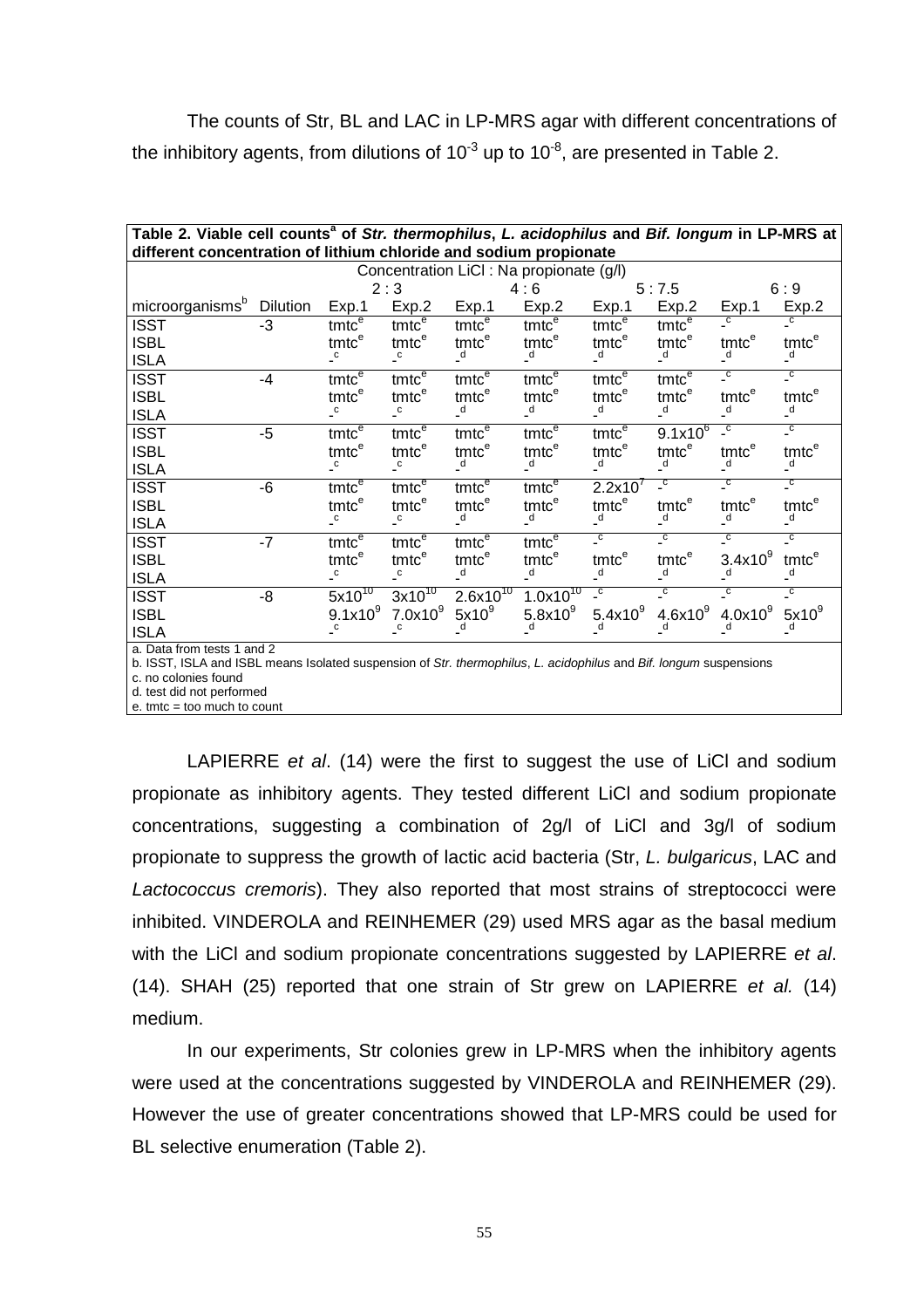The LAC from ISLA did not grow at the inhibitory agent concentrations suggested by LAPIERRE et al. (14) and VINDEROLA and REINHEMER (29) (Table 2).

#### **4. CONCLUSIONS**

The Str tested here cannot be inhibited, under aerobiosis, using M-MRS agar.

T and Bile-MRS were capable of the differential enumeration of LAC in the presence of Str and BL, but Bile-MRS is less expensive and less time-consuming then T-MRS.

The LAC tested was inhibited, under anaerobiosis, in LP-MRS agar, at LiCl and sodium propionate concentrations of 2 and 3g/l, respectively.

The Str tested could not be inhibited, under anaerobiosis, in LP-MRS agar at LiCl and sodium propionate concentrations of 2 and 3g/l, respectively, but with three times these concentrations of the inhibitory agents, Str did not grow.

LP-MRS agar with LiCl and sodium propionate concentrations of 6 and 9g/l, respectively, was capable of the differential enumeration of BL in the presence of Str and LAC.

LiCl and sodium propionate have the advantage of being added before sterilization when used as inhibitory agents.

# **5. REFERENCES**

- 1. Arany, C.B.; Hackney, C.R.; Duncan, S.E.; Kator, H.; Webster, J.; Pierson, M.; Boling, J.W.; Eigel, W.N. J. Food Prot. **58** (10): 1142-1146. (1995)
- 2. Brasil, Ministério da Agricultura e Abastecimento. Resolução nº 05 de 13/11/2000 publicada em 27/11/2000. p. 9-12.(2000)
- 3. Charteris, W.P.; Kelly, P.M.; Morelli. L.; Collins, J.K. Int. J. Food Microbiology **35** (1) 1-27 (1997)
- 4. Dave, R.J.; Shah, N.P. J. Dairy Sci. **79** (9):1529-1536. (1996)
- 5. Dave, R.I.; Shah, N.P. Int. Dairy J. **7** (1) 31-41 (1997a)
- 6. Dave, R.I.; Shah, N.P. Int. Dairy J. **7** (11) 707-715 (1997b)
- 7. Ghoddusi, H.B.; Robinson, R.K. J. Dairy Res. **63** (1) 151-158. (1996)
- 8. Gomes, A.M.P.; Malcata, F.X. Trends Food Sci. Tech. **10** (4/5) 139-157 (1999)